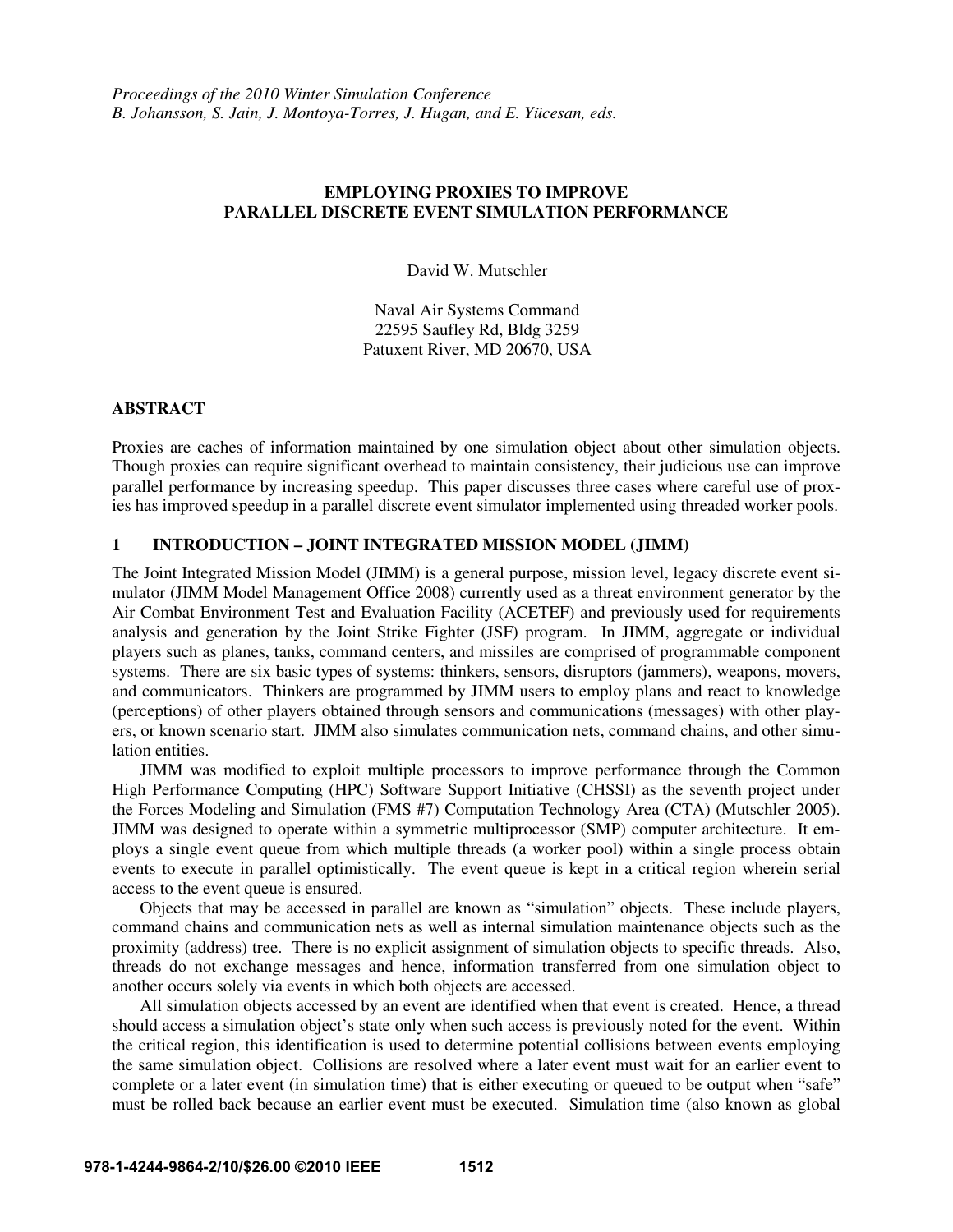virtual time (GTV)) is also updated when safe output is determined. Lastly, event output is independent of the number of processors. This total ordering is ensured through the critical region.

To reduce the impact of the critical region as a potential bottleneck, JIMM contains optimizations to reduce processing within the critical region. For example, processing of safe events conducted in the worker threads includes lazy update of state changes (Mutschler 2008) and actual transmission of output. This is depicted in Figure 1.

Also, all events have a main simulation object (known as the "subject player"). Since these events would collide, the events are ordered by simulated time in a "player based event list" (PBEL) associated with the simulation object and then, these lists are ordered within the main JIMM event queue by the simulation time of their earliest events. Furthermore, to avoid redundant processing after a collision is detected, the later event (in simulation time) is placed in a "pending after queue" associated with the main simulation object of the earlier event. The events in the pending after queue are scheduled again only after the earlier event completes.



**Critical Region**

Figure 1: Event and Output Flow in JIMM

A major optimization is the use of proxies (Steinman 1998). A proxy is a cache of information maintained by one simulation object about another simulation object. Thereby, instead of associating the proxied object with an event and increasing the probability of collision, the proxy may be employed instead. Proxies incur significant overhead. In addition to space consumed and additional programming complexity, each time information is updated, events with the same simulation time (i.e. with no elapsed simulation time) must be generated for all the other simulation objects which maintain proxies. This overhead impacts serial processing time. However, this should be offset by better parallel performance.

### **2 TEST ENVIRONMENT**

A symmetric multiprocessor (SMP) platform was not available for this study. A single personal computing (PC) platform was used instead. Fortunately, JIMM has a user input whereby a worker thread can attempt to obtain a set number of events to execute in serial. The earlier serial events can still collide with later events and collision prevention still occurs. The option allows a tradeoff of potential parallelism against the overhead of accessing the critical region. However, the option can also be leveraged to estimate speedup.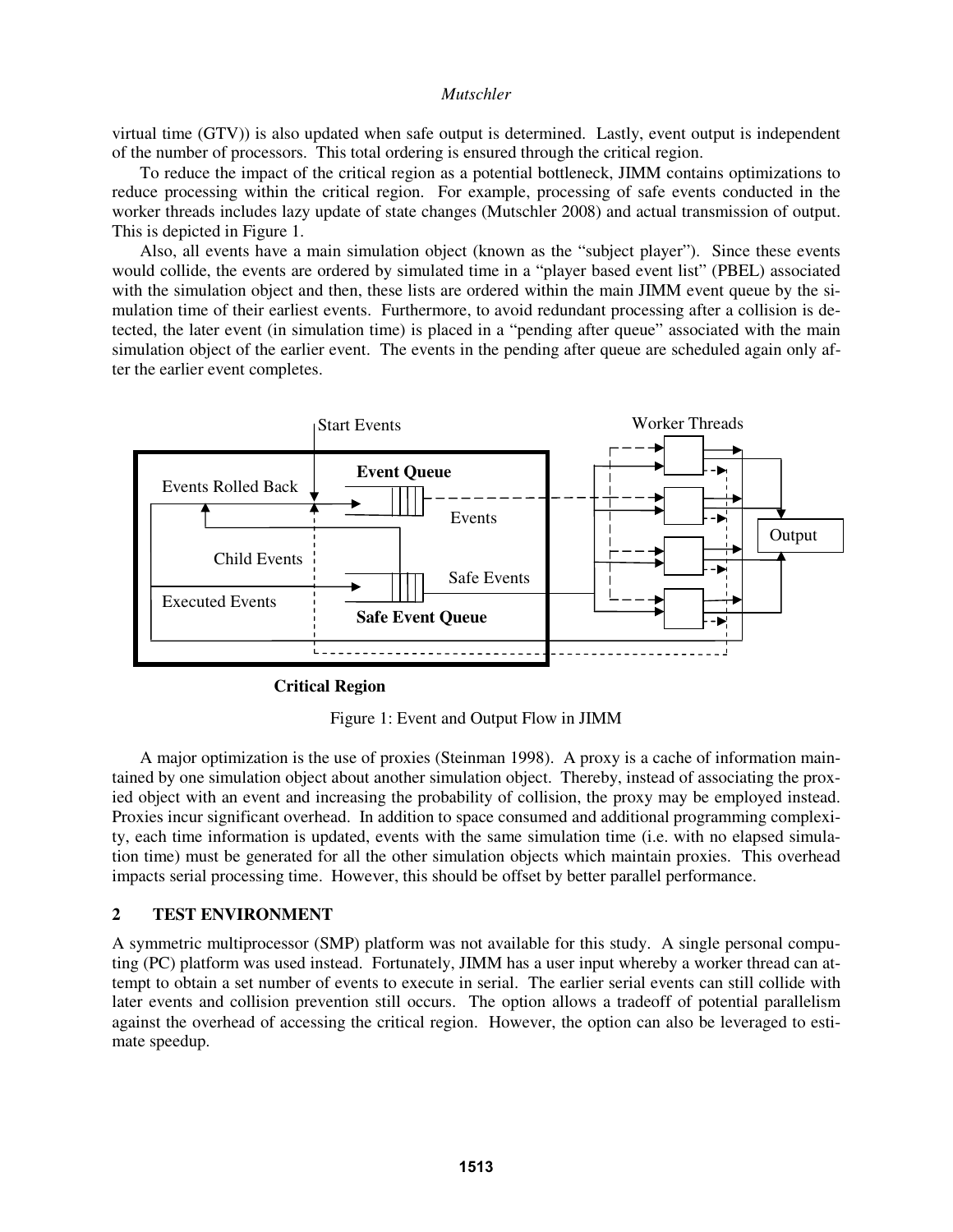### **2.1 Effective Speedup as Measure of Effectiveness**

In this study, it is assumed that increasing the number of events executed by one thread at a time shows the same trends in collisions and rollbacks to be expected when multiple threads execute one event at a time. The number of event rollbacks (also known as "discards") is measured. Effective speedup can be calculated as the quantity of the number of events executed subtracted by the number of event rollbacks all divided by number of times the worker thread obtains events from the event queue (events executed per thread execution).

Also, since all events have output, output is provided only if the event will not be rolled back, and since event output would be handled by the worker thread when it completes executing its set of events, the effect speedup is corroborated by the average number of events for which output is provided each time output occurs (also measured in events per thread execution).

*Thread Executions* Events w.Output  $Effective Speedup \approx \frac{\# Event Exceptions - \# Event Relations}{\# Thread Excutions} = \frac{\# Events \, w.}{\# Thread Excutions}$ #  $\approx \frac{\text{\# Event Exceptions} - \text{\# Event Rollbacks}}{\text{# Event} + \text{# event} + \text{#} + \text{#} + \text{#} + \text{#} + \text{#} + \text{#} + \text{#} + \text{#} + \text{#} + \text{#} + \text{#} + \text{#} + \text{#} + \text{#} + \text{#} + \text{#} + \text{#} + \text{#} + \text{#} + \text{#} + \text{#} + \text{#} + \text{#} + \text{#} + \text{#} + \text{#} + \text{#} + \text{#} + \text{#} + \text{#} + \text{#} +$ 

### **2.2 JIMM 3.2.0 and the Final Battle Test Scenario**

This work was based on JIMM version 3.2.0. The JIMM distribution includes a number of scenarios used for both example and test. In this study, the "Final Battle" scenario was employed. This scenario contains a large and comprehensive set of simulation objects and exercises most of the simulator's features (JIMM Model Management Office 2008). It simulates a regional conflict where three opposing sides employ a total of nearly five hundred planes, tanks, ships, missiles, command centers, bridges, engineers, and other players of different types. Execution speed of the "Final Battle" scenario has been used since the beginning of JIMM as a measure of quality by comparing current scenario execution speed against the execution speeds of previous versions.

Many events in JIMM are based on operation of component systems. These include "thinking" events where players determine courses of action given perceived information, "sense" events for sensor operations, "talk" events where one player communicates information to another over a communication network, and other events for shooting, jamming, mode changes etc. The remaining large category is "address tree" events for maintenance of a single simulation object that optimizes proximity detection performance. A count of percentage of events for the final battle scenario is provided in Table 2.

Proxies were used in the initial transformation of JIMM to this architecture (Mutschler 2005). Counts for events specific to establishing and maintaining communication net proxies and other proxies (including players) are also provided in Table 2.

| Event Type                       | <b>Simulation Objects</b>     | Count   | <b>Percentage</b> |
|----------------------------------|-------------------------------|---------|-------------------|
| Talk                             | Sender & Receiver Players &   | 33500   | $1.8\%$           |
|                                  | <b>Communication Net</b>      |         |                   |
| Address Tree                     | Address Tree & Subject Player | 18100   | $1.0\%$           |
| Sense                            | Sensing & Target Players      | 260200  | 13.8%             |
| Think                            | <b>Subject Player Only</b>    | 1384400 | $73.2\%$          |
| Other (Shoot, Change Mode etc.)  | Varied                        | 11200   | $0.6\%$           |
| <b>Communication Net Proxies</b> | <b>Subject Player Only</b>    | 143000  | $7.5\%$           |
| <b>Other Proxies</b>             | Subject Player Only           | 40200   | $2.1\%$           |
| <b>Total</b>                     |                               | 1890600 | $100\%$           |

### Table 2: Event Types in JIMM 3.2.0 (Final Battle Scenario)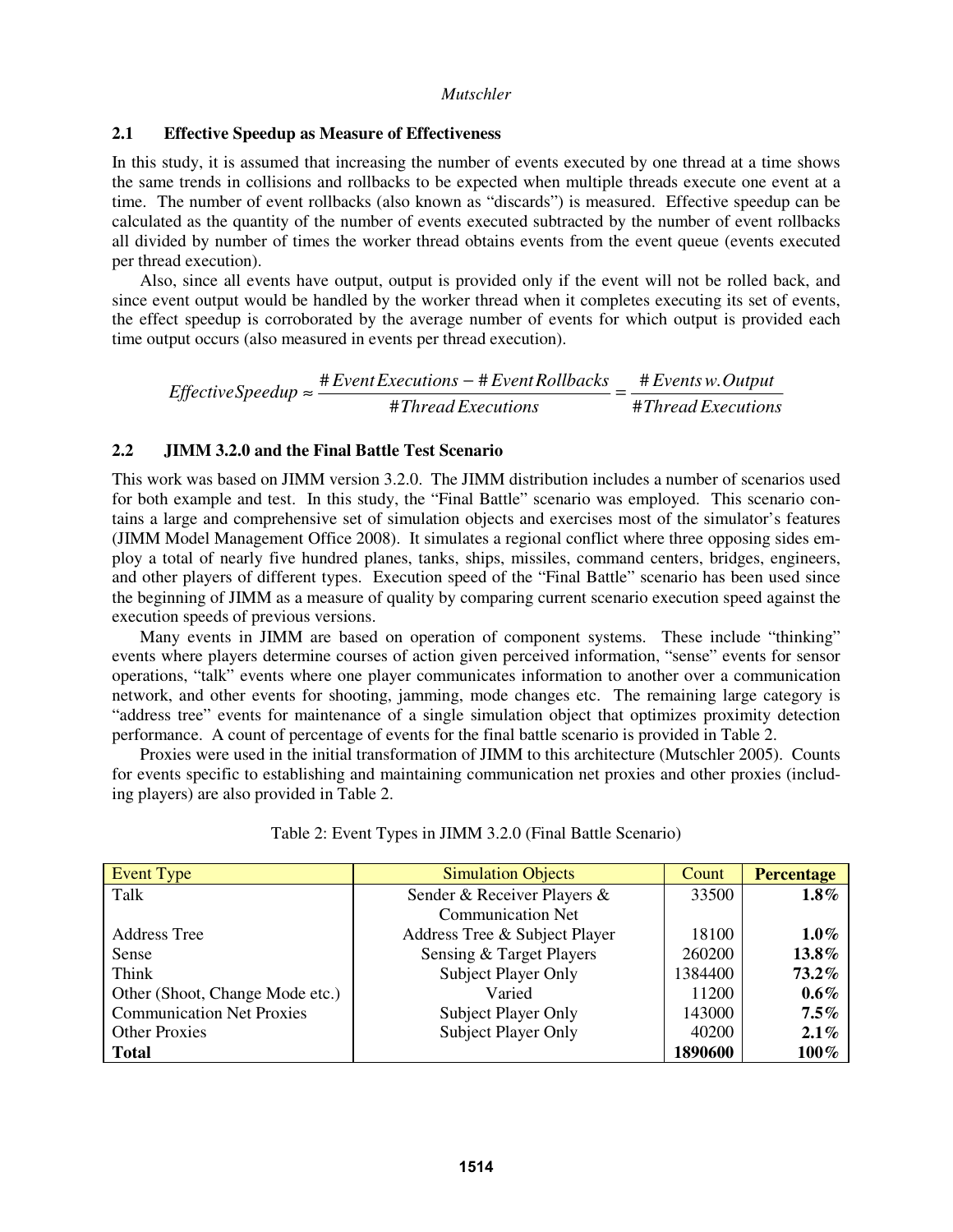Lastly, within the JIMM conceptual model, a single player may contain one or more platforms where each platform may have a different location. Thinking occurs at the player level and multiple platforms may be considered when courses of action are determined. Normally however, a player only has one platform. This is assumed when a player is stated to have a location.

# **3 GENERAL JIMM CHANGES**

Despite early work to ensure parallel execution of thinking events, effective speedup for the Final Battle scenario for JIMM 3.2.0 was about 2.1. The following changes to JIMM together with the speedup improvement efforts achieve an effective speedup of nearly 2.5.

#### **3.1 Addition of Continuation Numbers to Event Time**

Initially in JIMM 3.2.0, the ordering of events was determined by simulation time and a unique integer event identifier known as a "second key" assigned when the event could safely be placed on their main (subject) player event list (PBEL). Events with earlier simulation times are executed first. Should the simulation times of two events be equal, then the event with the lower "second key" is executed earlier.

As part of this effort, a third integer known as the "continuation number" was added to the simulation time. By default, second keys are automatically assigned. However, this assignment may be overridden if continuation numbers are used. Should the second keys of two events be the same, then the event with the lower continuation number is executed first. By default, the value of a continuation number is zero (0). Events with the same second key will have the same simulation time but must have unique continuation numbers. This ensures proper event execution order. Furthermore, to ensure proper event ordering, events with continuation numbers should not create events that in turn, also need continuation numbers. The determination of continuation numbers by these other events and hence, the ordering of their child events, would not be readily predictable.

Continuation numbers permit greater control over event ordering. For example, when an event to update a proxy is generated, it occurs at the same simulation time as the event generating it. However, it is possible that a different event at the same simulation time could still have a second key value between the originating (parent) event and the created (child) events. Should this event need the proxy information, it would access old and incorrect information. With the continuation number, the second key of the proxy updating event would be explicitly set to the second key of the originating event and the continuation number set (usually via an incrementing counter) for each event to ensure overall event time uniqueness.

Continuation numbers can also be used to improve parallel performance. For example, in cases where a simulation player may only be involved the latter portion of an event, the event could be split. The simulation player could then only be associated with the second event and the continuation number used to maintain event ordering. Furthermore, should the simulation player not be needed for the latter half of the event execution, the additional event need not be created.

#### **3.2 Considering Associate Players in Events**

In the JIMM conceptual model, outputs known as "incidents" involved at most three players known as the "subject player", "object player", and "indirect object player" (JIMM Model Management Office 2008). This construct is similar to English grammar. In the JIMM implementation, this construct was also carried forward into the base event class. In the initial parallel implementation of JIMM, this limit was retained and leveraged to improve parallel performance (Mutschler 2005). However, as JIMM evolved toward greater functionality, complexity, and verisimilitude, some JIMM events needed to access the simulation state contained within more than just three different player objects. When the additional players are readily identifiable and the interaction limited, proxies may be suitable. However, in cases where this identification is not so ready, the three player limit becomes an impediment.

The identification of more than three players with events was added to JIMM 3.2.0 in this effort. In these modifications, the additional players are known as "associate players". Events were modified to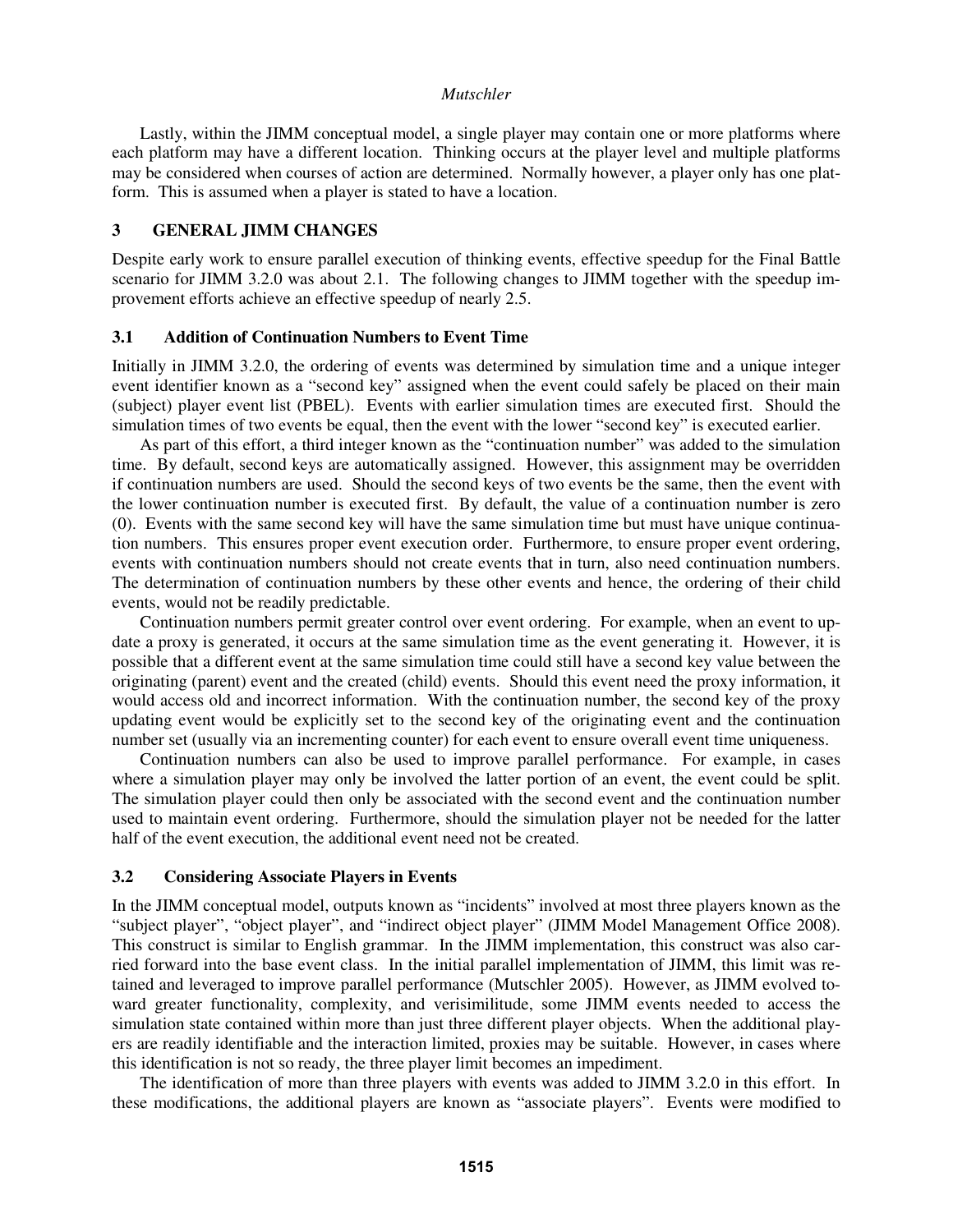employ them and collision detection algorithms were modified to consider them. Two additional functions were also added to the base event class: ConfirmAssocPlayers() and EstablishAssocPlayers().

The EstablishAssocPlayers() function identifies associated players needed for an event and places them on the event's associate player list. This ensures those players are considered in event collision detection. The function is called when an event is first created.

However, it is possible that additional players not initially considered may be needed for an event execution. This might occur if a platform moves within appropriate range or if a new player is created. The CheckAssocPlayers() routine ensures that all players needed for an event execution are associated with the event with regard to collision detection. If so, it returns one (1) and if not, it returns zero (0). It is executed at the beginning of the event before simulation state within other players is accessed. If other associate players are needed (i.e. zero is returned), then the same event is created again with the same input, simulation time, and second key but now employing a non-zero continuation number. The EstablishAssocPlayers() routine is executed again to reestablish the correct list of associate players for the new event.

#### **4 SPEEDUP IMPROVEMENT EFFORTS**

#### **4.1 Proxies for Cooperative Perceptions**

In thinking events, JIMM players may change their course of action based upon information about other players from the simulation. This information is collectively known as "perceptions". In JIMM, there are two types of perceptions: cooperative (also known as "perceived friends") and non-cooperative (JIMM Model Management Office 2008). A cooperative perception assumes perfect knowledge of another player. This occurs among immediate peers, subordinates, and commanders within a command chain. For non-cooperative perceptions (also known as "perceived platforms"), perfect knowledge does not exist and any information must be accumulated via sensing and communication. This information is maintained by the thinking (perceiving) player and no separate proxy is necessary.

However, a proxy is necessary for cooperative perceptions because before the initial parallel implementation, that player simulation state was accessed directly. Therefore, to allow parallel execution of thinking events, proxies for cooperative perceptions were created and maintained. This allowed significant speedup for scenarios with a large percentage of thinking events (Mutschler 2005).

However, these proxies consume a significant amount of memory. Additional events are needed to ensure consistency. The proxies are also complex and troublesome for programmers to maintain. To reduce the simulation impact, extensive filters were added to ensure that only that simulation state which need be accessed was actually maintained within the proxy. This did significantly reduce the simulation overhead but added additional complexity.

Use of proxies for cooperative perceptions (perceived friends) permitted the thinking events to execute within the three player limit of the base event class. Only simulation state within the "thinking" (or "subject") player (including the proxies) was accessed. Even so, it is possible that the overhead of proxy maintenance might be greater than the loss of parallel execution from the equivalent use of commanders, peers, and subordinates as associate players. These players are already identified within a pre-existing proxy of the player's command chain which can be readily used to create an associate players list.

In this investigation to determine the efficacy of the perceived friend proxies, thinking events in JIMM 3.2.0 were modified to employ perceived friends as associate players. Events maintaining the proxies were also removed. The results of the efforts are shown in figure 2, where the loss of estimated speedup for ten events per execution moved from 2.10 to 1.95.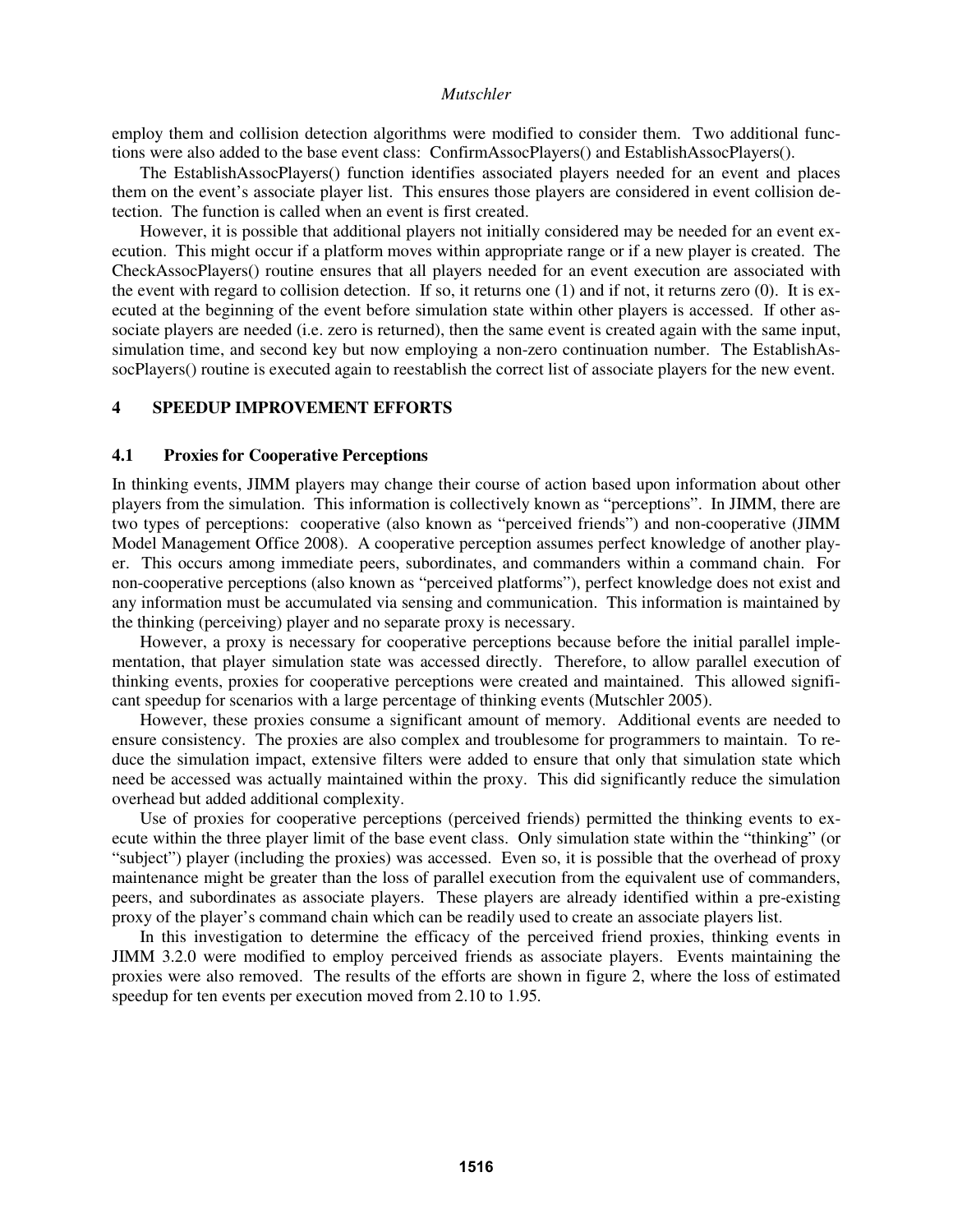

Figure 2: Loss of estimated speedup for ten events per execution moved from 2.10 with proxy to 1.95 with associated players

Overall, the loss of parallel performance is significant. Moreover, while memory utilization was reduced, the impact on serial performance was not statistically significant. Therefore, in this case, the use of perceived friend proxies should be maintained over employment of associate players.

### **4.2 Jamming**

In JIMM, jamming can be modeled as an area of effect and the ability of a jammer to affect communication or sensing is determined partly by the distance of the jammer player platform as well as playerspecific jammer system characteristics (JIMM Model Management Office 2008). Jamming was not considered in the initial implementation of parallel operation. However, when parallel operation was expanded, jamming did not fit within the three player limitation.

Instead of associate players however, the programmer placed proxies of the jammer and jammer player platform paths (used for location determination) within the address tree object itself. This required that the address tree now become a simulation object for all sensing and communication (talk) events. This is not an effective solution. To ensure appropriate (total) ordering, all events with the same simulation object must execute in the same serial order and effective parallel execution of those events is not possible.

As part of this effort, to eliminate use of proxies in the address tree and the association of the address tree simulation object with sensing and communication events, a list of simple proxies identifying jamming players were added to each of the affected player platforms. Jammer area of effect is still maintained within the address tree. During address tree maintenance events, events to initially form the simple proxy are created when a player potentially moves within that area of effect. Also, in cases where the jammer player platform moves or the jammer system is turned on or off, events to establish or update the proxy are created for each of the potentially affected systems.

The proxies are then used by the EstablishAssocPlayers() routine to associate the jamming players with any pertinent sensing or communication (talk) events. Since the proxy list could be updated after the event is created, the CheckAssocPlayers() function is employed to ensure collision free operation and EstablishAssocPlayers() is employed again if the event must be recreated with a new continuation number. The initial results are below. The results are showed in figure 3.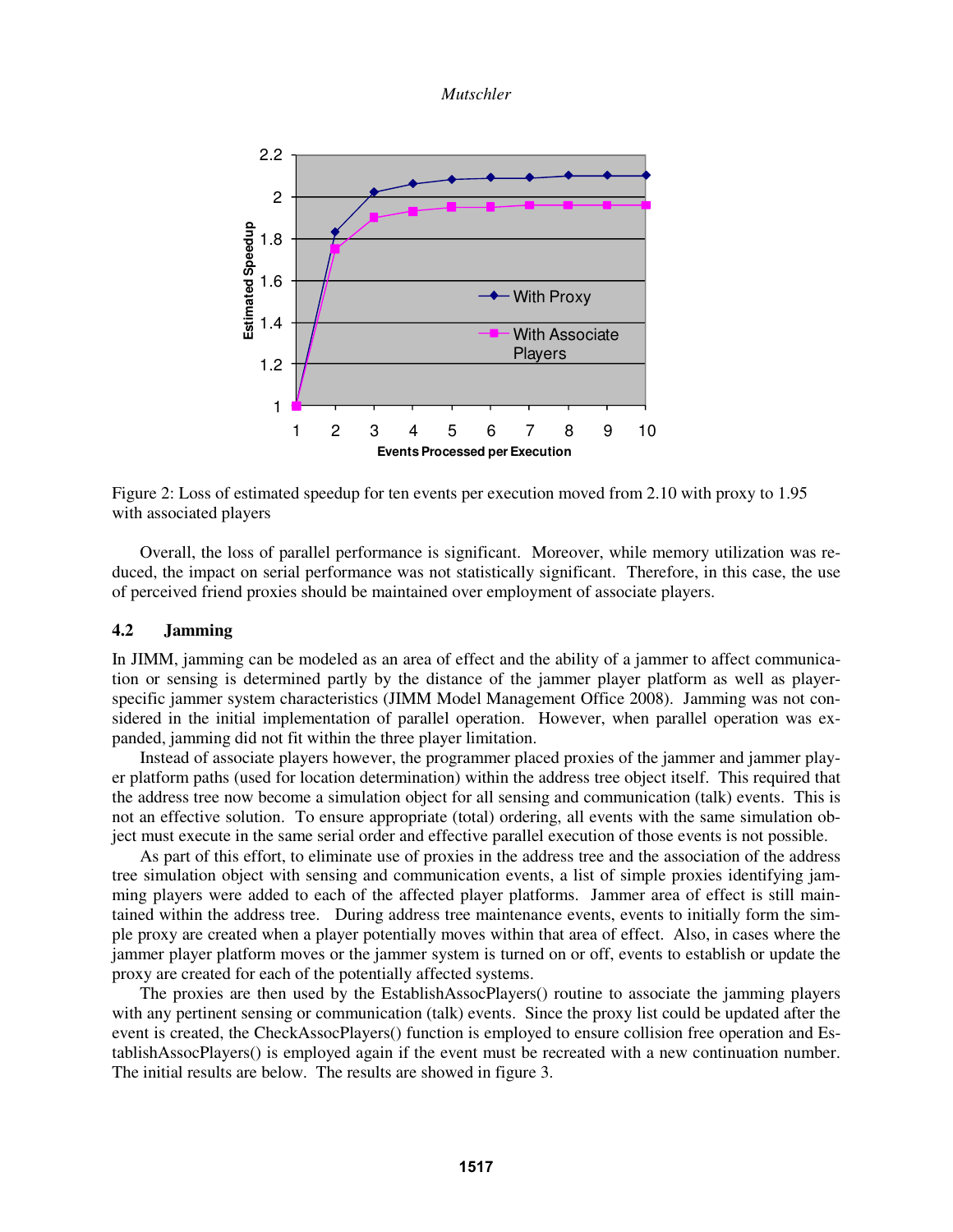



Figure 3: Estimated speedup for ten events per execution moved from 2.10 with address tree to 2.13 with jammer proxy and associated players

Though estimated speedup did improve, the increase in performance was not great. However, not all communication receiver systems or sensing systems are affected by the same jammers. Therefore a filter was added to ensure that jammer proxies were only created for those platforms with systems that could be affected by those jammers. In turn, this reduced the number of players that would have been associated with the sensing or communication events. The effect of the filter is shown in figure 4.



Figure 4: Loss of estimated speedup for ten events with and without filter

The use of a filter to restrict associated players to those with a more certain effect for jamming more than doubled the improvement in estimated speedup. For ten events per execution, the estimated speedup moved from 2.10 to 2.17 vice 2.13. Use of associated players to eliminate the need for the serializing association of the address tree for communication and sensing events did improve estimated speedup. This speedup was further improved when the associated players were further restricted to include only those players with potential effects to jamming.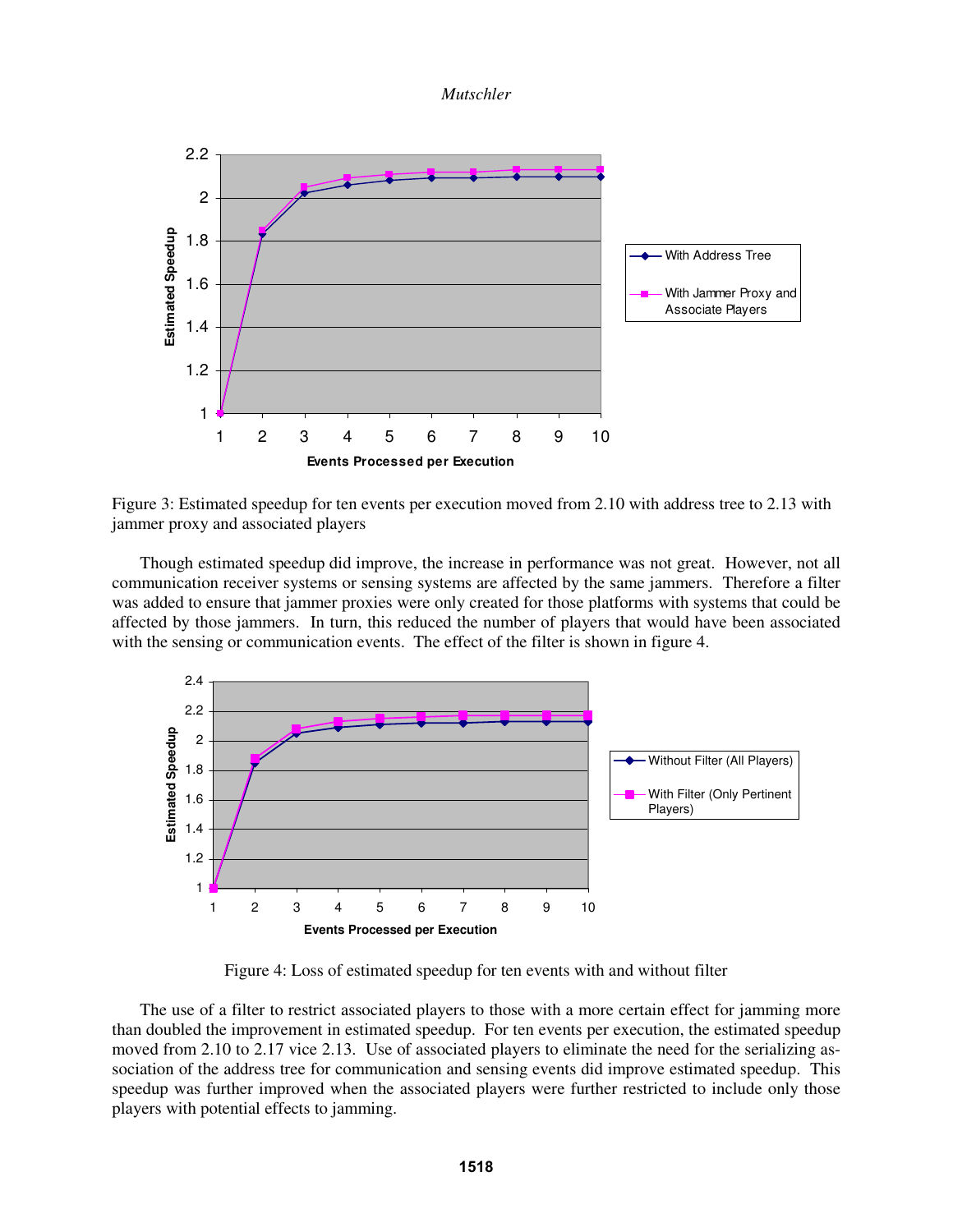### **4.3 Correct Erroneous Event Association of Communication Network Simulation Object**

As a side effect of the later analysis from this work, a major error was identified. Its correction greatly increased estimated speedup. The error was the erroneous association of the communication net with events to update information within communication net proxies. Instead of executing in parallel, the error caused all the proxy maintenance events for the communication net to be executed serially because they the same simulation object was identified for each event. As shown in Table 1 above, the number of these events was large (7.5% of the total event count). The increase in estimated speedup is shown in figure 5.



Figure 5: Loss of estimated speedup for ten events with and without net association

Estimated speedup for ten events processed per execution moved from 2.17 to 2.48. This is a very significant increase that further shows the importance of restricting the number of simulation objects associated with an event.

# **5 FUTURE WORK**

Significant future work still exists to improve speedup for parallel execution in JIMM. First, in this modification, parallel execution does not consider opaque shapes that may move or be destroyed over the course of a simulation run. The technique employed for jamming could be extended to provide parallel execution in this case.

The simple jammer proxies used to identify associate players could be expanded to include all necessary information such as player platform movement paths and jammer system settings. This would increase the complexity of the simulation in that additional events would be necessary to maintain the proxies should jammer system settings change. This may also necessitate maintenance of a list of potentially affected player platforms within each jammer system object. This is currently not needed. Even so, like the case with cooperative perceptions, the increased complexity and overhead may be worth the additional improvement in parallel operation.

In theory, proxies could be further extended to eliminate the need for target players in sensing events. However, the effect of other players upon the target players can impact the outcome of a sensing event (JIMM Model Management Office 2008). For example, if a jammer is emitting toward a third player, that third player's position affects the orientation of the jammer's antenna. If a sensor is attempting to detect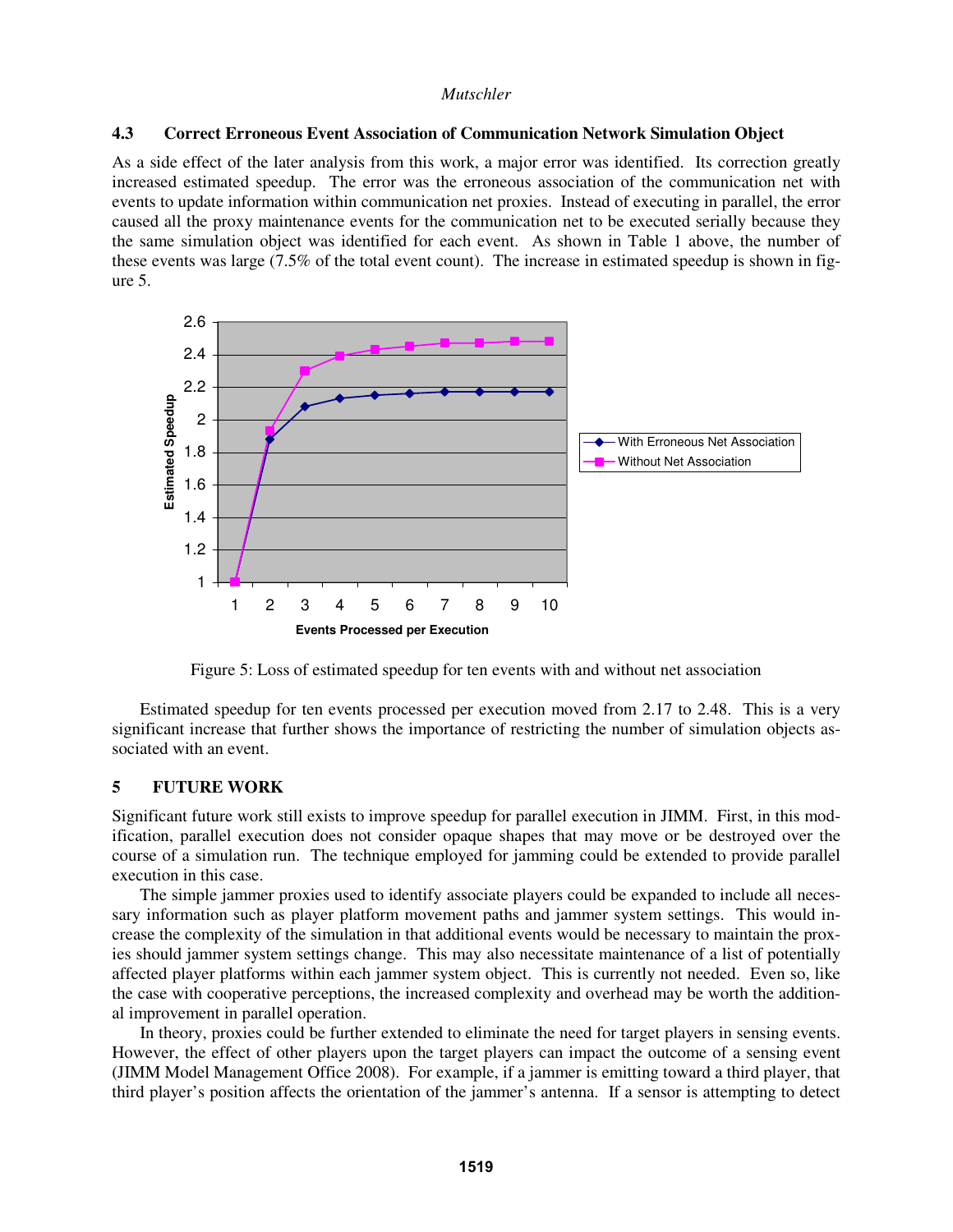this signal, this orientation would affect the outcome of that sensing event. This association of players with players with players may be overly difficult to process.

A further set of future work projects is to expand or add proxies for other cases. For example, a large portion of events associated with the address tree are to determine the simulation time for an initial sensing event when a platform or sensor movement results in that platform potentially being within sensor range. If associated sensing events already exist, then that check would be redundant. Use of a simple proxy lists already reduces the number of these events but could be expanded to reduce them further.

Lastly, a major restriction with the JIMM implementation of parallel execution is that only a single set of outputs or state changes may be queued for each simulation object. It is possible that multiple events employing the same simulation player may be executed safely where multiple outputs would be queued. This restriction prevents this possible speedup from being leveraged. Adapting methods for time management of proxies (Steinman 1998) is a possible approach.

### **6 CONCLUSION**

This work shows that use of proxies can improve parallel performance. A major benefit of proxies is to eliminate the association of simulation objects with events. This allows those events to execute in parallel. When filters are applied to restrict the number of proxies and hence, the number of associated players, parallel performance can be further improved.

However, use of proxies must be judicious. In one case in JIMM, association of jammer proxies with the address time greatly impacted parallel performance by forcing serial execution of sense and communication events. Instead, associating the jammer proxies with affected players is a better solution because sense and communication events for players that are not interacting (e.g. when geographically separated) can execute in parallel.

### **ACKNOWLEDGMENTS**

The Joint Integrated Mission Model (JIMM) is owned by the U.S. Navy and maintained by the JIMM Model Management Office (JMMO). JIMM is based on concepts developed by Peter Lattimore. The current JIMM Model Manager is Dr. Michael D. Chapman. Dr. Chapman reviewed this paper and provided useful comments. Though this work was done independently, per agreement, all source code associated with this change has been provided to the JMMO for potential incorporation into the baseline model. All inquires about JIMM should be submitted in writing to the JIMM Model Manager at 48150 Shaw Rd, Bldg 2109, Patuxent River, MD 20760 or via e-mail at  $\langle \text{immo@navy}, \text{mil}\rangle$ .

# **REFERENCES**

- JIMM Model Management Office. 2008. JIMM 3.2 Users Guide Volume One. Available from the JIMM Model Management Office (JMMO) via <jmmo@navy.mil>.
- Mutschler, D.W. 2008. Deferred vs. Immediate Modification of Simulation State in a Parallel Discrete Event Simulation Using Threaded Worker Pools. In *Proceedings of the 2008 Winter Simulation Conference*, eds. S. J. Mason, R. R. Hill, L. Mönch, O. Rose, T. Jefferson, J. W. Fowler. Piscataway, New Jersey: Institute of Electrical and Electronics Engineers, Inc.
- Mutschler, D.W. 2006. Enhancement of Memory Pools Toward a Multi-Threaded Implementation of the Joint Integrated Mission Model (JIMM). In *Proceedings of the 2006 Winter Simulation Conference*, eds. L. R. Perrone, F. P. Wieland, J. Liu, B. G. Lawson, D. M. Nicol, and R. M. Fujimoto. Piscataway, New Jersey: Institute of Electrical and Electronics Engineers, Inc.
- Mutschler, D.W. 2005. Parallelization of the Joint Integrated Mission Model (JIMM) Using Cautious Optimistic Control. *Proceedings of the 2005 Summer Computer Simulation Conference*. Cherry Hill NJ, Society for Modeling and Simulation International, (pg. 145-152).